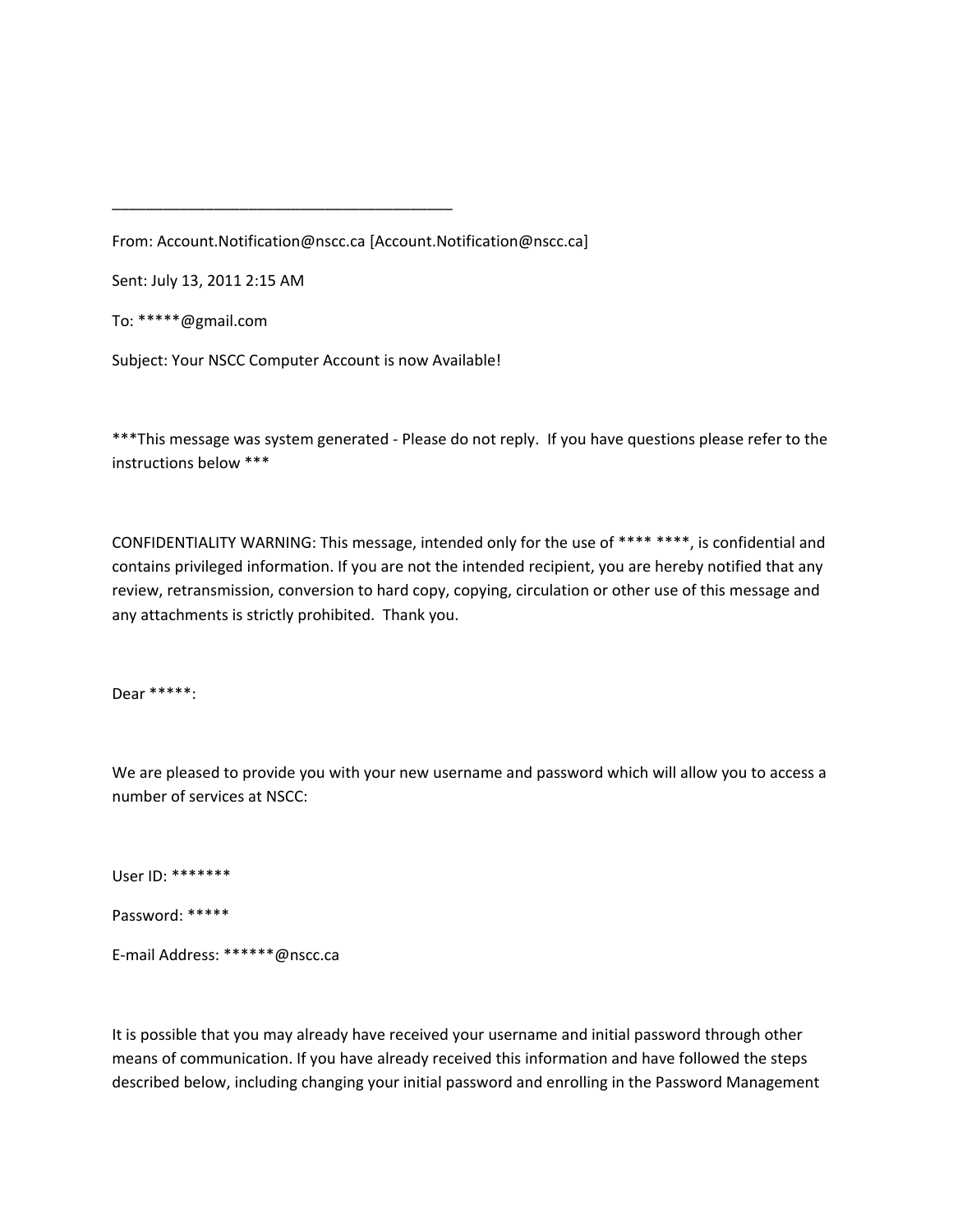Tool, you can disregard this communication. Otherwise we ask you to read this e-mail carefully and take the steps requested below.

If you will be completing Workplace Hazardous Materials Information System (WHMIS) or Occupational Health and Safety (OHS) training, please do not confuse your WHMIS/OHS password with the one listed above. Access codes for WHMIS/OHS exam access will be communicated to you in a separate message. The WHMIS/OHS codes are only for WHMIS/OHS and changing your MyNSCC password will not affect WHMIS/OHS access.

## NSCC Password Tool:

These instructions are critical for proper and easy use of your NSCC account. Users are required to enroll in the Password Management Tool. Enrolling in the Password Management Tool will allow you to perform account maintenance; including unlocking your network account and resetting your password in the event you forget it.

Your initial password has been randomly generated. You must use the Password Management Tool to change your initial password to one that only you know and can remember more easily.

You must change your initial password before you will be able to access your NSCC e‐mail account!

You can access the Password Management Tool via the following web link:

https://ournscc.nscc.ca/pwreset/

## My NSCC:

Your "My NSCC" account provides you with direct access to resources such as your account summary, grade reports, class schedule and unofficial transcript, as well as the ability to review and in some cases update your contact information. You can also make tuition payments online within MyNSCC. Access My NSCC via the following web link:

http://www.nscc.ca/MyNSCC/

NSCC E‐mail: